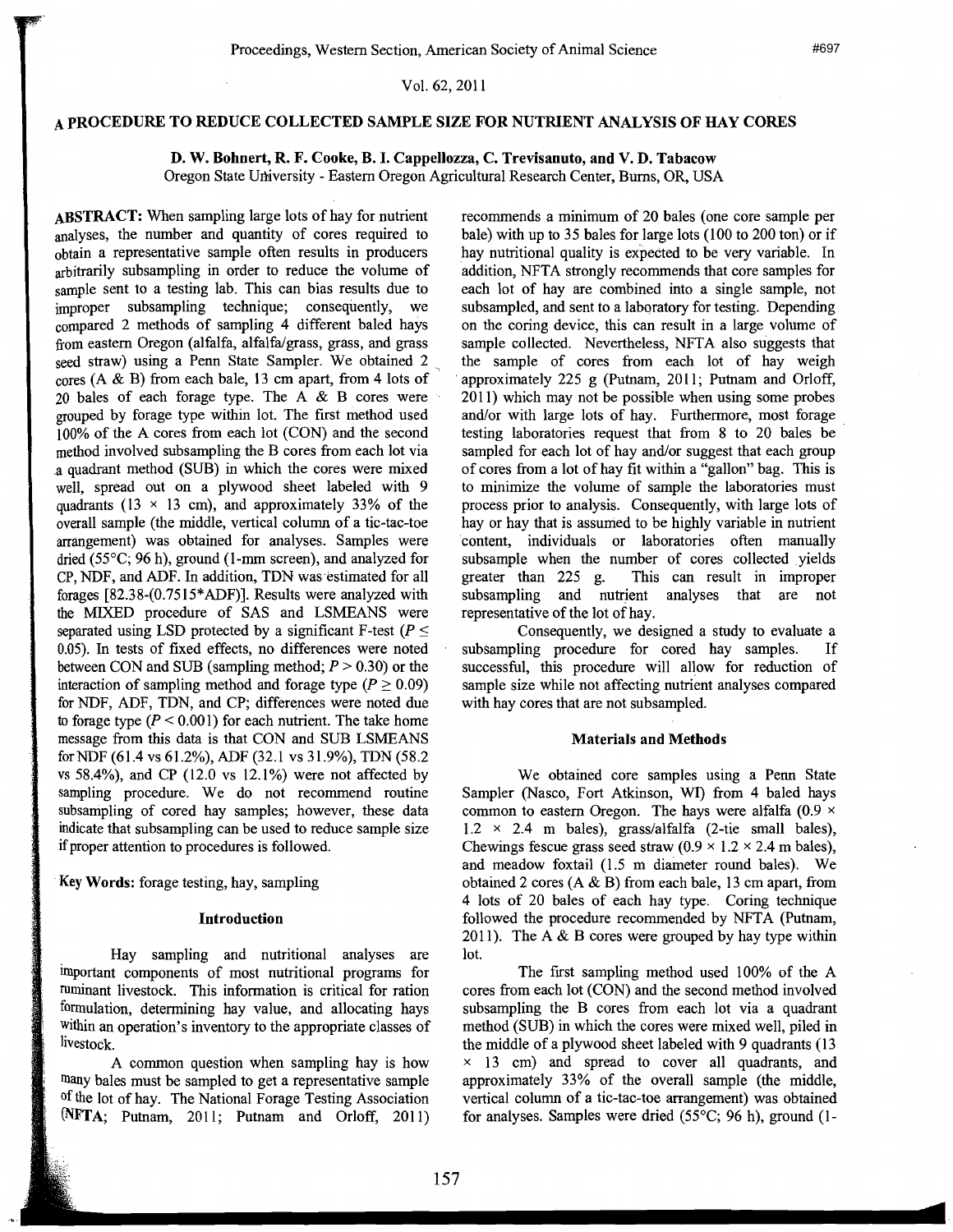mm screen), and analyzed for CP (Leco CN-2000; Leco Corp., St. Joseph, MI) and NDF (Robertson and Van Soest, 1981) and ADF (Goering and Van Soest, 1970) using procedures modified for use in an Ankom 200 Fiber Analyzer (Ankom Co., Fairport, NY). In addition, TDN was estimated for all forages [82.38-(0.7515\*ADF)].

Data were analyzed with the MIXED procedure of SAS (SAS Inst., Inc., Cary NC). The model included sampling method, hay type, and the resultant interaction with degrees of freedom calculated by the Satterthwaite procedure. In addition, replication within hay· type was used to specify variation using the RANDOM statement. The LSMEANS were separated using LSD protected by a significant F-test ( $P \le 0.05$ ).

#### Results & Discussion

Differences in hay type were observed for CP, NDF, ADF, and TDN  $(P < 0.001$ ; data not shown); however, no differences were noted for the interaction of method  $\times$  hay type (Table 1;  $P \ge 0.09$ ) or sampling method  $(P > 0.30)$ . Consequently, overall CON and SUB LSMEANS for CP, NDF, ADF, and TDN were, on a DM basis, 12.0 vs 12.1% (SEM = 0.22), 61.4 vs. 61.2% (SEM = 0.28), 32.1 vs. 31.9% (SEM = 0.31), and 58.2 vs. 58.4%  $(SEM = 0.23)$ , respectively. These data indicate subsampling using the procedure described herein is an acceptable method to reduce sample size without biasing results compared with cores that were not subsampled.

Nutrient analyses can only be as good as the sample collected. Therefore, it is critical to obtain a representative sample from each lot of hay. Unfortunately, there is no definitive recommendation for the number of bales to sample for nutrient analysis with respect to varying lot size and hay type. A study from Kansas State University provides sampling recommendations for 99%, 95%, and 80% confidence intervals for the CP content of alfalfa, prairie hay, and sorghum-sudan hay determined to within 1% or 0.5% CP of the actual mean (Blasi, 2011). The recommendations are specific to each forage type; however, the general recommendation is to sample 20% of the bales in a lot of hay to obtain a representative sample for CP analysis. However, the most commonly accepted recommendation by the forage industry is to use a minimum of 20 bales (one core per bale) and to sample more bales for larger lots of hay or if the hay is assumed to be very variable in nutrient composition (NFTA; Putnam, 2011; Putnam and Orloff, 2011).

The National Forage Testing Association recommends that the amount of sample obtained from each lot of hay be approximately 225 g to assure that the amount of sample is an easily managed and processed size (Putnam 2011; Putnam and Orloff, 2011). This may not be  $possible$ for large lots of hay or hay that is highly variable in nutrient composition. Consequently, many hay growers, livestock owners, nutritionists, and forage testing laboratories subsample when samples from a lot of hay exceed 225  $g$ . Even though this is not a recommended practice by NFTA (Putnam, 2011; Putnam and Orloff, 2011), our data suggests that the subsampling method described herein can be an acceptable practice with cored hay samples greater than 225 g.

#### Implications

Subsampling cored hay samples that are greater than 225 g by spreading the sample over 9 quadrants, arranged in a tic-tac-toe layout, and collecting 33% of the original sample volume (3 quadrants) does not bias nutritional results and is an effective way to reduce sample size for laboratory analysis.

#### Literature Cited

- Blasi, D. 2011. Forage sampling and analysis. http://www.asi.ksu.edu/DesktopModules/ViewDocume nt.aspx?DocumentID=5071. Accessed March 13,2011.
- Goering, H. K., and P. J. Van Soest. 1970. Forage fiber analyses (apparatus, reagents, procedures, and some applications). Agric. Handbook No. 379. ARS, USDA, Washington, D.C.
- Putnam, D. 2011. Recommended principles for proper hay sampling.

http://www.foragetesting.org/files/hayprotocol.pdf. Accessed March 13,2011.

- Putnam, D. and S. Orloff. 2011. Proper sampling methods improve accuracy of lab testing. http://www.foragetesting.org/files/sampling\_methods.p df. Accessed March 13,2011.
- Robertson, J. B., and P. J. Van Soest. 1981. The detergent system of analyses and its application to human foods. Pages 123-158 in The Analysis of Dietary Fiber. W. P. T. James and O. Theander, Eds. Marcell Dekker, New York.